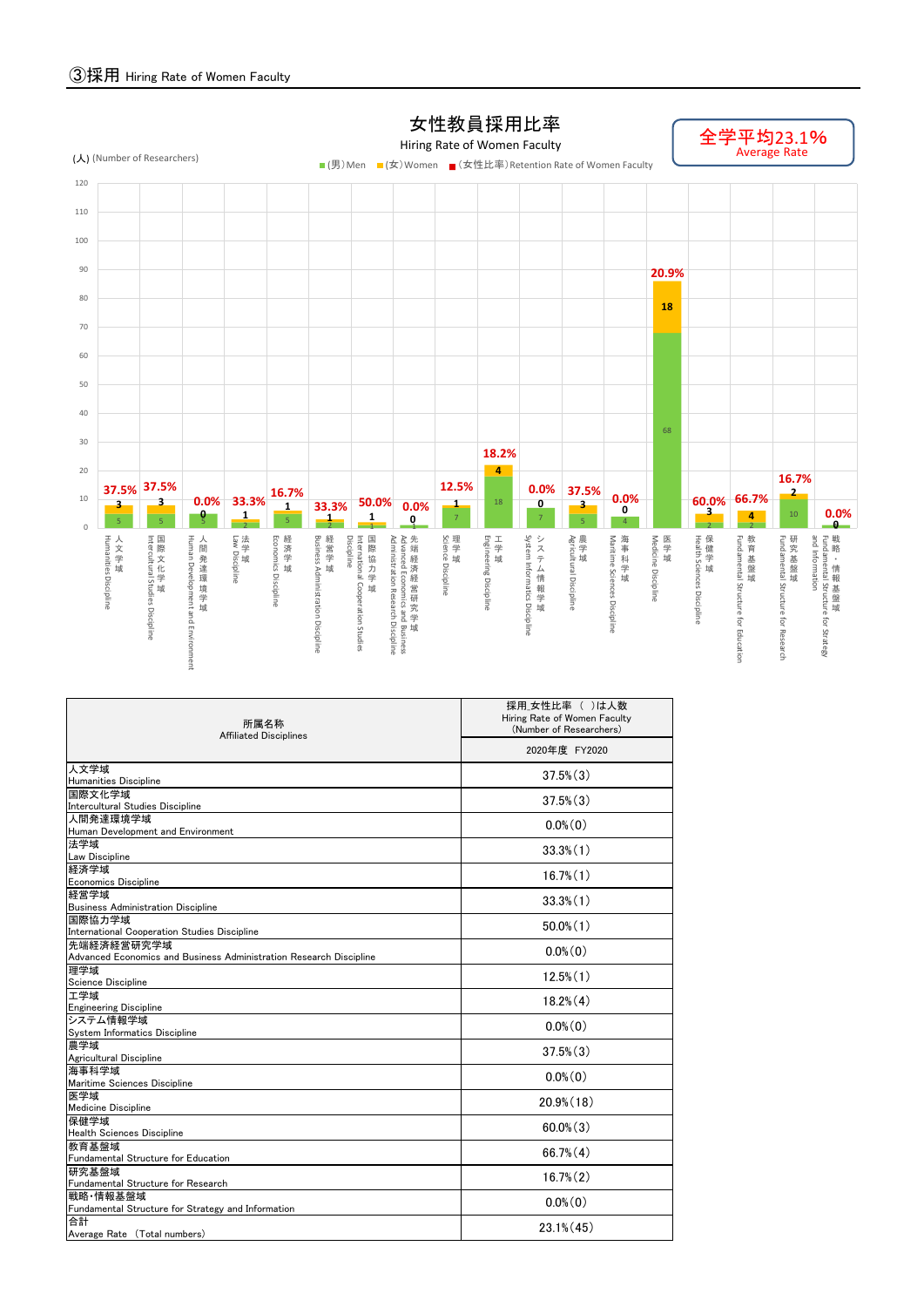法学域

| 所属名称<br><b>Affiliated Disciplines</b> | 採用(学術含む)_女性比率 ( )は人数<br>Hiring Rate of Women Faculty (including<br>Academic Researchers)<br>(Number of Researchers) |
|---------------------------------------|---------------------------------------------------------------------------------------------------------------------|
|                                       | 2020年度 FY2020                                                                                                       |
| 人文学域                                  | $26.7\%$ $(4)$                                                                                                      |
| <b>Humanities Discipline</b>          |                                                                                                                     |
| 国際文化学域                                | $40.0\%$ $(4)$                                                                                                      |
| Intercultural Studies Discipline      |                                                                                                                     |
| 人間発達環境学域                              | $18.2\%$ $(2)$                                                                                                      |
| Human Development and Environment     |                                                                                                                     |

| 冮千以                                                                | $33.3\%$ $(1)$ |
|--------------------------------------------------------------------|----------------|
| <b>Law Discipline</b>                                              |                |
| 経済学域<br><b>Economics Discipline</b>                                | $33.3\%$ $(3)$ |
| 経営学域                                                               |                |
| <b>Business Administration Discipline</b>                          | $33.3\%$ $(1)$ |
| 国際協力学域                                                             |                |
| International Cooperation Studies Discipline                       | $66.7\% (2)$   |
| 先端経済経営研究学域                                                         | $0.0\%$ $(0)$  |
| Advanced Economics and Business Administration Research Discipline |                |
| 理学域                                                                | $14.3\%$ $(3)$ |
| Science Discipline                                                 |                |
| 工学域                                                                | $16.7\%$ $(5)$ |
| <b>Engineering Discipline</b>                                      |                |
| システム情報学域                                                           | $0.0\%$ $(0)$  |
| System Informatics Discipline                                      |                |
| 農学域                                                                | $36.4\%$ $(4)$ |
| Agricultural Discipline                                            |                |
| 海事科学域                                                              | $0.0\%$ $(0)$  |
| Maritime Sciences Discipline                                       |                |
| 医学域                                                                | $22.1\% (21)$  |
| <b>Medicine Discipline</b>                                         |                |
| 保健学域<br><b>Health Sciences Discipline</b>                          | $50.0\%$ $(4)$ |
| 教育基盤域                                                              |                |
| <b>Fundamental Structure for Education</b>                         | $66.7\%$ $(4)$ |
| 研究基盤域                                                              |                |
| <b>Fundamental Structure for Research</b>                          | $21.4\%$ $(3)$ |
| 戦略・情報基盤域                                                           |                |
| Fundamental Structure for Strategy and Information                 | $0.0\%$ $(0)$  |
| その他                                                                |                |
| Others                                                             | $50.0\%$ (1)   |
| 台計                                                                 | $24.0\%$ (62)  |
| Average Rate (Total numbers)                                       |                |